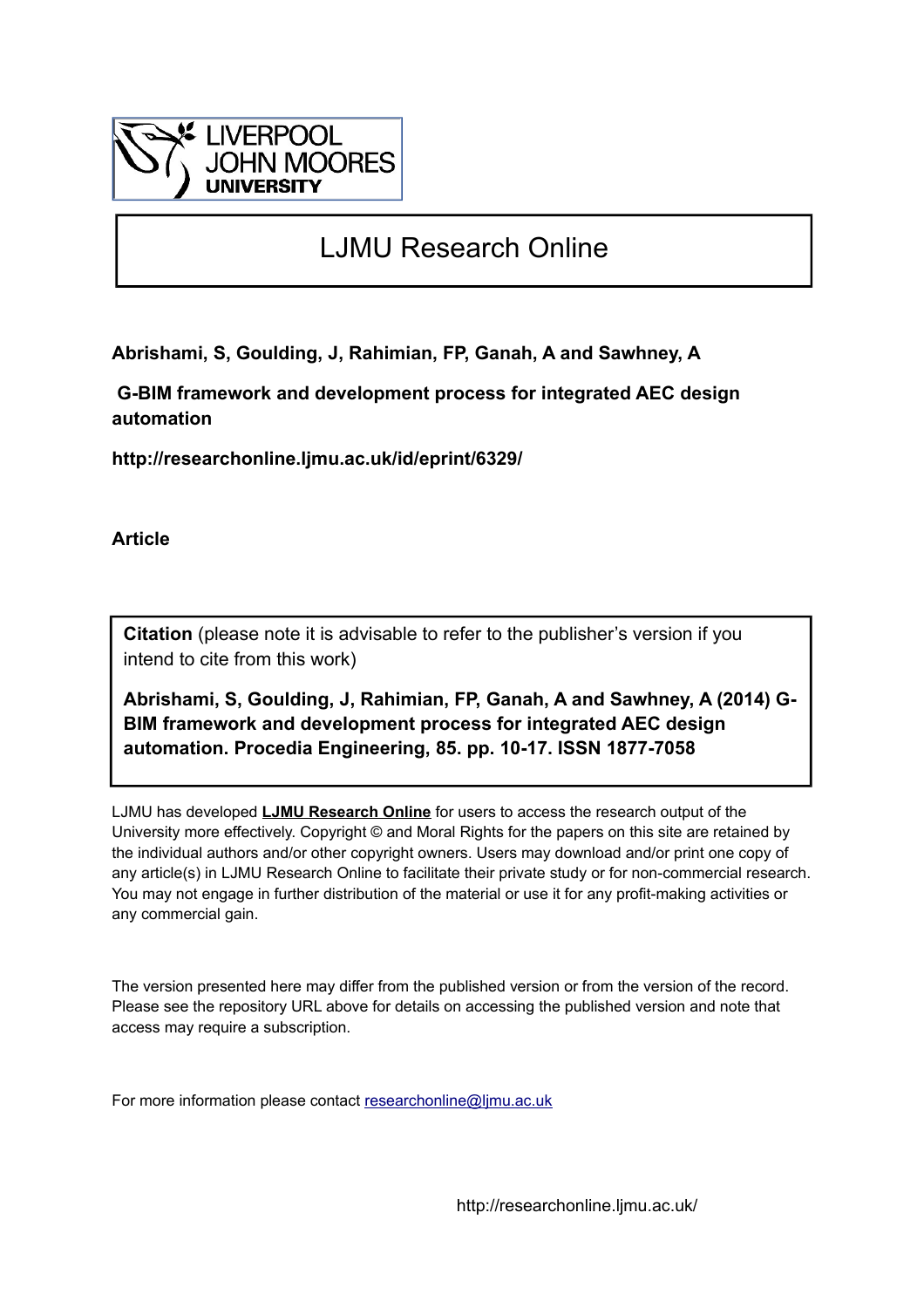



Available online at www.sciencedirect.com



Procedia Engineering 85 (2014)  $10 - 17$ 

**Procedia Engineering** 

www.elsevier.com/locate/procedia

## Creative Construction Conference 2014, CC2014

## G-BIM framework and development process for integrated AEC design automation

Sepehr Abrishami<sup>a</sup>\*, Jack Goulding<sup>a</sup>, Farzad Pour Rahimian<sup>a</sup>, Abdulkadir Ganah<sup>a</sup>,

Anil Sawhney<sup>b</sup>

<sup>a</sup> Grenfell-Baines School of Architecture, Construction and Environment, University of Central Lancashire, Preston, UK<br><sup>b</sup> PICS School of Puilt Emvironment, Amity University, Noide UP IND14  *RICS School of Built Environment, Amity University, Noida UP INDIA* 

#### **Abstract**

The integration and automation of the whole design and implementation process has become a pivotal factor in Architecture, Engineering, and Construction (AEC) projects, especially regarding recent technological developments and emergent drivers in the field. Extant literature has highlighted a series of recurrent problems in process integration, especially at the conceptual design stage. This study presents the adoption of Generative Building Information Modelling (G-BIM) workspaces as an emerging technology. This has the potential to leverage conceptual design innovation in AEC projects. It builds upon the findings of an initial survey, and proffers a framework for using generative BIM workspaces at the conceptual design stage. This framework highlights the links and dependencies between generative/parametric tools and BIM applications to expedite information transition using generative tools primarily based on neutral BIM standards. Limitations of tools and approaches for providing accurate project information models are also captured in this framework. This paper demonstrates an overview of the G-BIM framework and the developed conceptual tool. Moreover, it reports on the challenges and opportunities associated with existing software applications. Findings reveal that the application of Generative Design (GD) can significantly enhance the design experience by assisting designers in the iterative generation of design alternatives and parameterisation processes. This framework purposefully integrates BIM with GD to enhance the design process at the conceptual design stage. This forms the rubrics for a working prototype which actively engages GD methods into a single dynamic BIM environment - the results of which will be presented in later works.

© 2014 The Authors. Published by Elsevier Ltd. This is an open access article under the CC BY-NC-ND license (http://creativecommons.org/licenses/by-nc-nd/3.0/).

Peer-review under responsibility of the Diamond Congress Kft.

Keywords: AEC; automation; BIM; computational design; generative design; parametric design

\* Corresponding author. Tel.: +44-7779002040; fax: +44-1772893668. *E-mail address:cepehr@yahoo.com*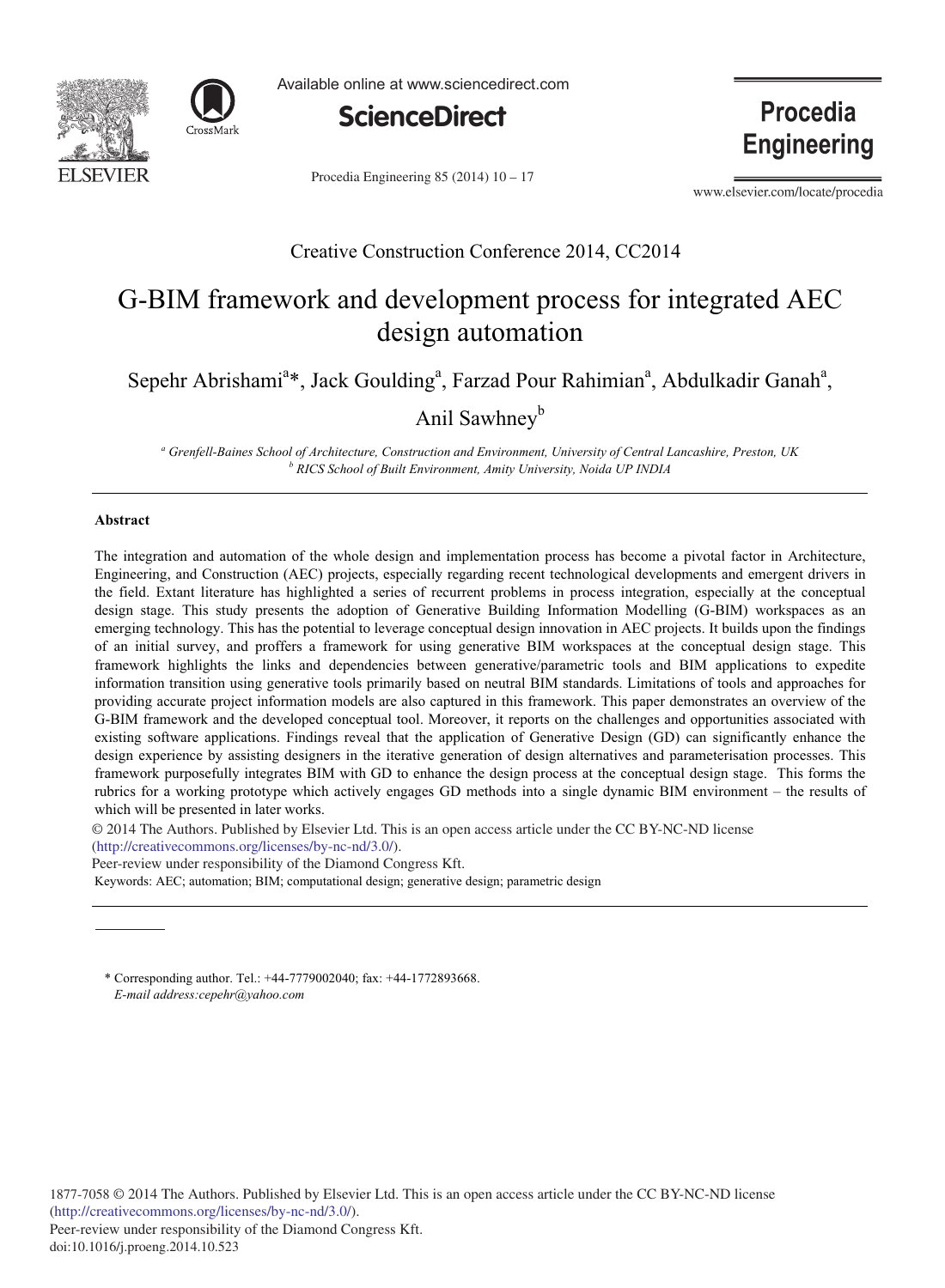#### 1. Introduction

In AEC design practices, designers often put considerable [unnecessary] effort into design solution generation, often going through repetitious stages in order to seek viable solutions. Currently, designers usually take advantage of computational support such as Computer Aided Design (CAD) and BIM at later stages. However, during the early stages of the design process, decision making is a vital part of solution generation. The degree of automation through the design process is of great importance to the procurement of design alternatives. Cognisant of this, it is acknowledged that the use of generative systems as a design automation system at the early design stages could be very helpful for presenting viable [defendable] solutions quicker and more efficiently than conventional approaches. However, this should not obfuscate the need to satisfying the requirements of requirements capture, information modelling and data management; especially as projects are becoming increasingly more complex. Given this, multicriteria design problems can be considered through the application of GD, the outcomes of which offer new innovative benefits to designers (and the design team).

Designers in current AEC projects, make use of advanced visualisation and modelling techniques ostensibly in the later stages of design, which often results in losing some the design knowledge of early conceptual phase (which is the origin of most of major decisions). Rahimian et al. [1] linked this problem to the non-intuitive interface of the conventional CAD tools which make them unsuitable for supporting the type of reasoning and cognition which appears during conceptual design phases. To tackle this problem, Lee et al. [2] recommended the application of parametric design interfaces as a new pattern in CAD and BIM, as the mechanisms are capable of producing design alternatives controlled by certain rules or limits, regardless of modelling and visualisation skills of designers. This approach proved beneficial for developing designers' creativity by equipping (providing) designers with synectics as an technique for forming ideas [3] and supporting the design process through the unproblematic generation of design alternatives [4] through altering various design parameters and observing (and reflecting on) the results in real-time [5]. To address these problems, the development of a 'Generative BIM workspace' to provide design creativity, fluidity, and flexibility by the application of generative design approach was proposed by Abrishami et al. [6]. Using such an integrated platform (plan), this work considered the information relevant to the design requirements as the input to the system and the design algorithms as the design output. They also regarded this platform integration helpful for designers to solve complex multi-criteria design problems.

This research presents a G-BIM framework and conceptual tool, developed in part using a questionnaire survey conducted by Abrishami et al. [7]. The survey aimed to explore different User Requirements Specifications (URSs) and various angles of integration of generative design algorithms to the existing BIM platforms, and to assist in identifying the conceptual framework's requirements for the G-BIM platform to maximise the efficiency of design teams and outline a new method for BIM applications to support throughout the design process; i.e. from the very early conceptual design stages to final detailed design phases.

This paper introduces a new approach for supporting conceptual design by incorporating GD into the BIM applications. A genotype of the design within a BIM application is proposed to allow the designer to give rise to new design alternatives by changing the pre-defined parameters with respect to the design constraints and requirements. Then the design team amend and improve the population of generated designs by the application of BIM capabilities. This method enables users to make use of BIM capabilities (such as collaboration, simulation, parametric features, etc.) through design. An overview of the framework and the conceptual developed tool is subsequently presented and defended. This paper initially describes the integration of the framework, and then each element of the proposed framework is presented in Section 4. The conceptual tool development process is also discussed as part of the supportive rationale. G-BIM adopts the same approach as conventional and existing design processes. Although G-BIM can help support and develop design creativity, fluidity, and flexibility; it brings about minimal changes to the common design process. Therefore, relevant information to the design requirements forms the system input, and the design algorithm generates the design output. The suggested system offers a design solution based on input data (site data, constraints, and requirements); and during the conventional design process the same data is taken into consideration by the designer. G-BIM can make full use of the potential of two existing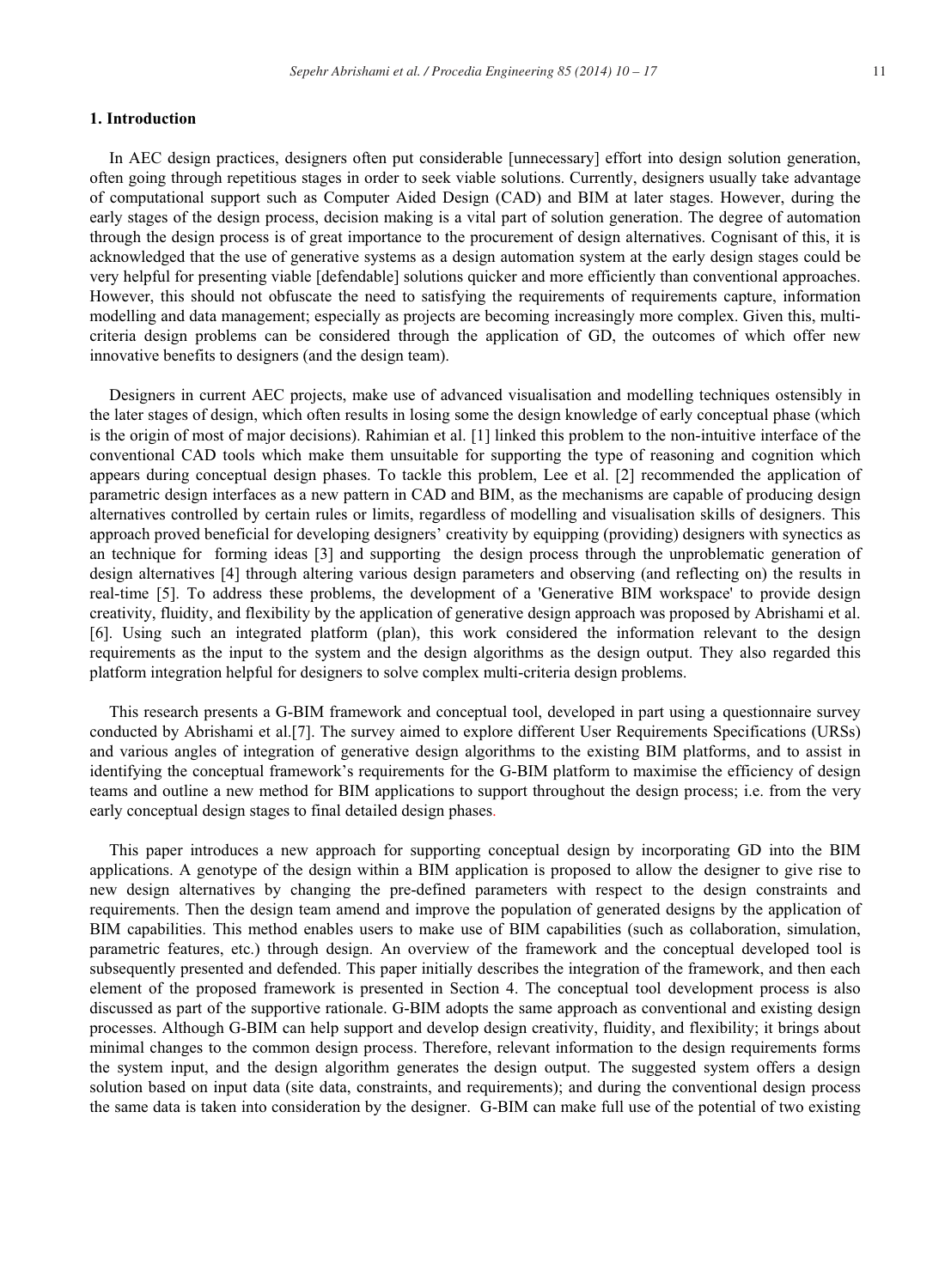individual generative systems; in particular, employing parametric change management of BIM applications - which changes dynamically according to the generative mechanism attached the generated model(s).

### **2. Background study**

The focus of contemporary AEC design projects is increasingly moving from an architecture with aesthetical emphasis towards performance-based (structure, environment, construction, socioeconomically and cultural, etc.) architecture [8]. This shift in design attitude is inviting architecture to adopt new technologies that can support this transition. AEC designers started adopting technology from industrial design, mechanical engineering and product developments, where performance tended to play a crucial role, as well as adopting new computational design methods such as generative and parametric approaches, isomorphic surfaces, kinematics and dynamics, topological spaces etc. Given these changes and new inertia, this research explores the potential of a BIM design environment integrated with new computational design methods in order to maximise their opportunities. G-BIM exploits generative design for the creation of alternatives at the early design stages; especially, the existing parametric algorithms used in BIM tools for modifying the chosen alternatives, including change management during the late design stages up to the construction phase.

#### 3. Methodology

During the development of the theoretical foundations of this study, a mixed-method approach was considered appropriate for understanding the construct relationships, albeit with special emphasis placed on qualitative techniques (to enable a broad and deep understanding of the current state of computational support used during the conceptual design phase). Bespoke empirical assessment techniques were employed to investigate design protocols (quantitatively), in order to determine measures of diversity, time-related events and derived design processes. This was considered important in order to support statistical outcome associated with design protocol data. This research therefore endeavoured to "seek clues" through perceptions of the design support tools' 'quality' and 'appropriateness' by investigating design protocols and artefacts. The research used process modelling concepts to develop a multi-disciplinary computational framework containing three main levels; process metal-level, process model, and development. This paper presents the process model stage of the project and highlights the potentials of the developed framework at the process meta-level phase.

The conceptual framework was developed using a process-centred environment for describing and evaluating the evolving software process [9]. This development process consists of three levels: meta-process modelling, process model, and development iteration. During the meta-level, the required information and key concepts were gained and classified to provide guidance for the development process [10]. Thereafter, the actual framework will be analysed, compiled and populated through interviews and observations from experts in BIM and GD. The development process will be achieved using a new design methodology based on Schön's "*reflective practitioner*" theory [11], Fitts's "motor learning" theory [12], and then verifying its effectiveness with empirical data. The research will adopt 'sequential mixed method research', which starts with a qualitative approach and continues with quantitative approach (or vice versa). This study will follow Creswell's [13] guidelines in designing the sequential mixed method research by pursuing a single research aim. This paper presents only the meta-level of the project in order to highlight the potential of the proposed framework. The research narrative is purposefully aligned to tease out both the philosophical underpinnings of design theory continuum *per se*, matched against the practical constructs of research practice (including the technology and tools used to deliver this).

This paper builds on the work of Abrishami et al. [7], which conducted a detailed study using qualitative approach to adopt process modelling to develop a conceptual framework for Generative BIM Workspace. This paper presents part of an ongoing research study investigating the automation of conceptual design by integrating of GD and BIM as the central conduit; particularly by comprising both design method and computational architecture. This is postulated as being able to improve BIM's performance during the conceptual architectural design process. The research aim focuses on examining the feasibility and applicability of integrating GD and BIM. The main focus of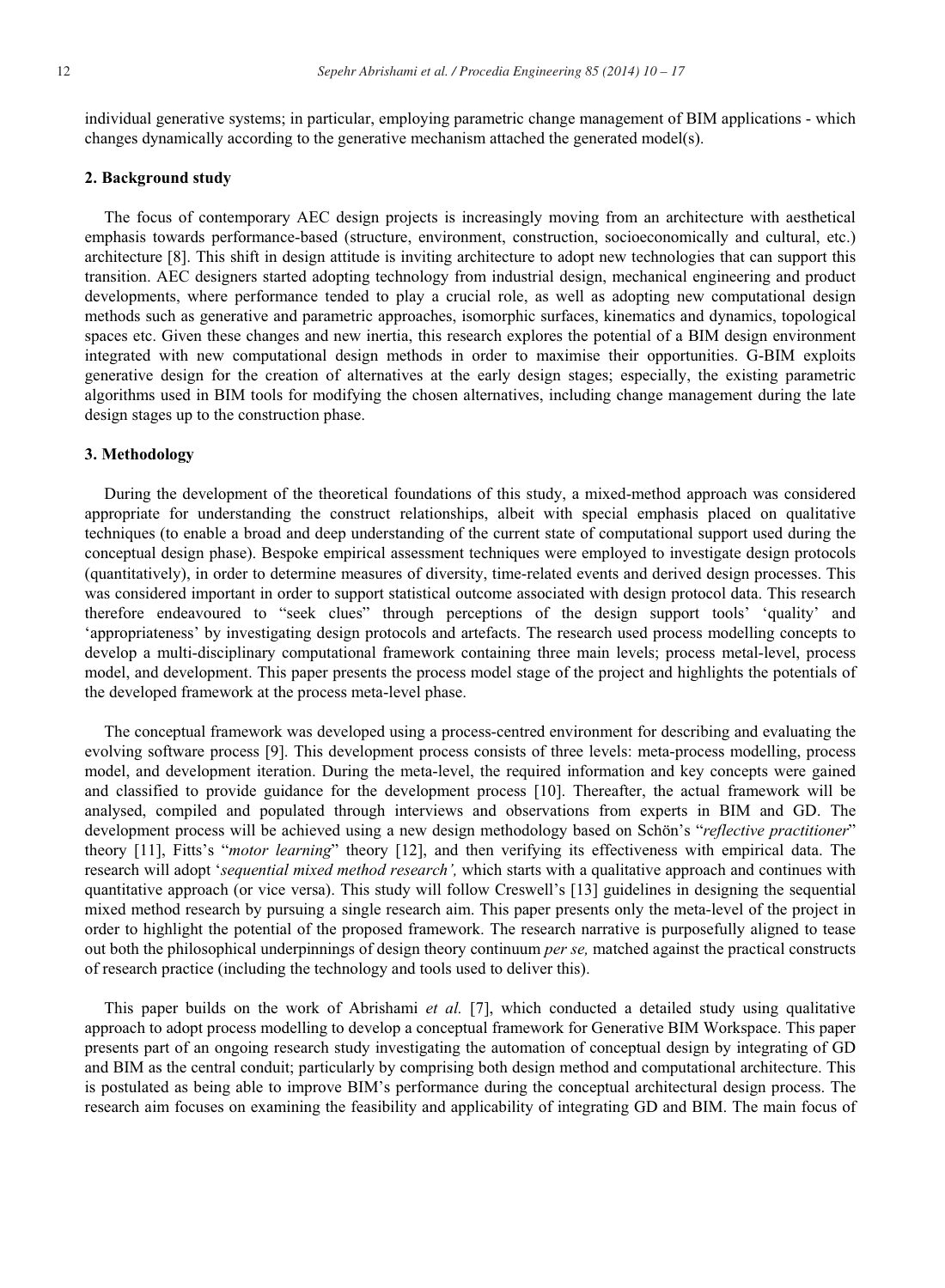this paper is therefore on the formulation, implementation, and presentation of G-BIM to support the conceptual design automation through a generative process. The first part of this paper explains the constructs of this research, including presenting the detailed framework, potential, and barriers. The second part of the paper reports on the tool interface and development. It also discusses how this framework could overcome the inherent problems.

#### 4. G-BIM Framework

Integration of generative tools with information modelling combined with advanced 3D knowledge-rich systems is creating new potential for designing and coordinating amongst various stakeholders in AEC [14]. The use of GD can be defined as exploitation of parameters created at the early design stages. Since the generated solutions to the design problem (population of design alternatives) are the results of an algorithm (consisting design constraints, routines, and data files) by changing the inputs of the algorithm, the final design would be altered accordingly, like creating a basic model based on 'Routines', and generating different design alternatives by adjusting very basic design parameters.

Using this approach, the design character to be generated can be defined by the design team in order to reach an appropriate level of variability. When G-BIM is used, a large number of design alternatives (solutions) can be studied by the design team through the generation of the initial information mapped by the design team along with G-BIM's generative mechanisms. All the modifications take place in the central BIM software using the advanced BIM modelling features. The following section demonstrates how the G-BIM framework is used to develop the preliminary conceptual tool.

#### 5. Development

Recent technological advancement in building design typically involves several conflicting criteria needs to be considered from the early stages of design. Therefore, design processes represent complex multi-criteria problems that require structured and systematic definition and exploration of the underlying design spaces and relating subsolutions [15-18]. The BIM concept and relating technologies play important role here by providing a comprehensive digital representation of a building throughout the entire design phase and the subsequent operation. Considering advanced computational support tools for AEC design and construction which provides comprehensive support throughout late design up to construction and maintenance, there is a vital need for continues support and automation by filling the BIM systems' gap at the conceptual design stage.

This research's activities address four main phases. First it develops understanding and synthesis of state of the art computational support at AEC conceptual design; special attention is to be put on coherent automation solutions for building design and construction process. Thereafter, the targeted BIM/GD environment (for the need of various AEC designers at conceptual design stage) is justified. The G-BIM prototype is developed afterward to be used in demonstration activities. At the final stage of the research, the prototype within demonstration activities will be tested to diagnose and troubleshoot. Software design can differ from every other kind of design as:

- It has a dynamic product (software application);
- Software applications are some combinations of instructions and actions which are taken by the computers and are relatively invisible;
- Software applications often can be extremely complex and difficult to be understood;
- The stability of software applications is usually fluctuating so that a minor error in the codes can easily stop the whole system from working. It includes iterative emergence of various problems introduced by preceding solutions.

The aforementioned phase is the development of G-BIM Model. The main viewpoint is to have model that can generate a variety of design alternatives that differ in overall organisation and configuration with relevant level of details. The overall research task is presented in Fig. 1.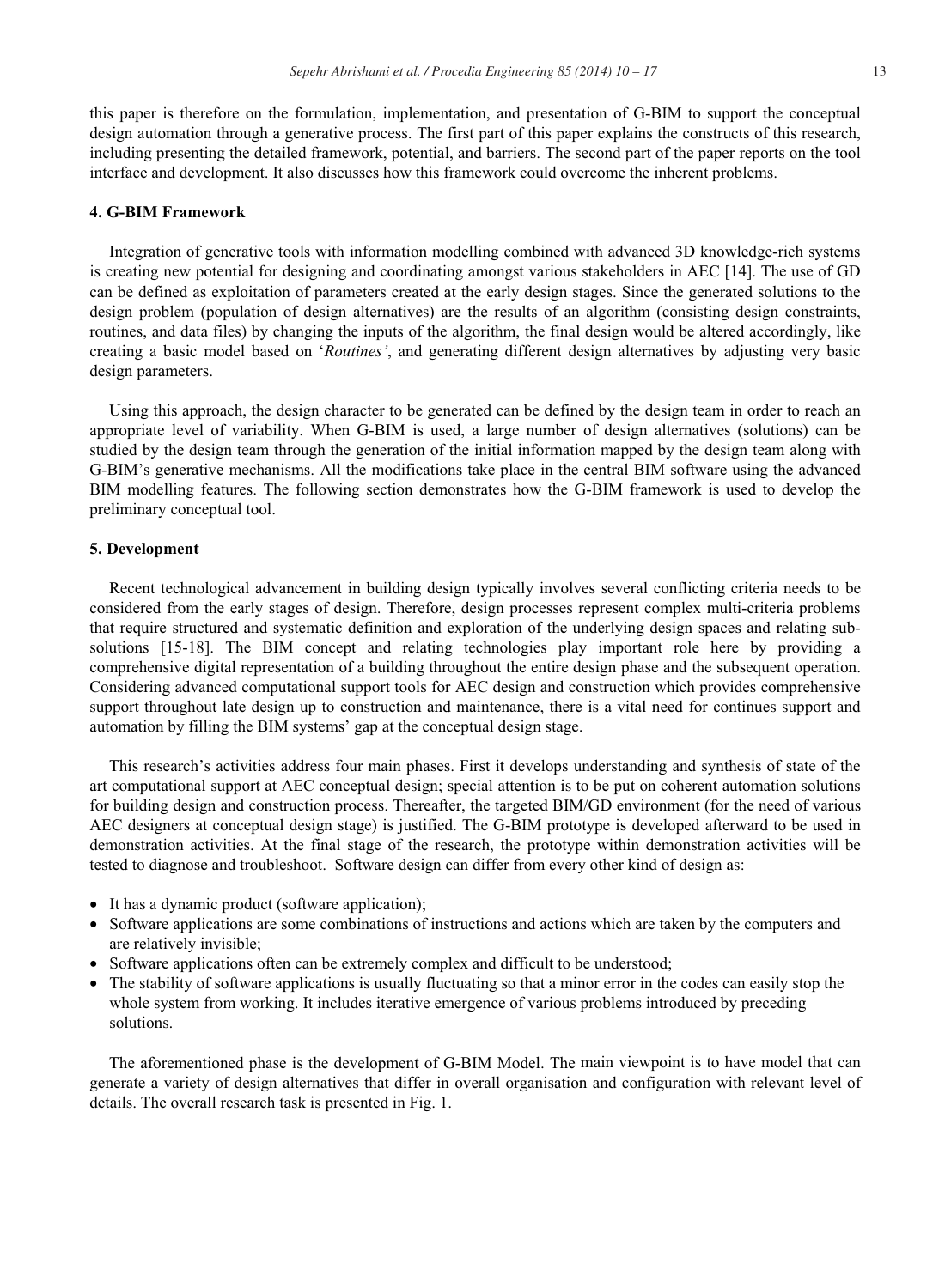

Fig. 1. Overall research Task

This project will follow a mixed Rational Unified Process (RUP) and Rapid application development (RAD) methodology for development (Fig. 2).



Fig. 2. Adopted RUP+RAD Development Process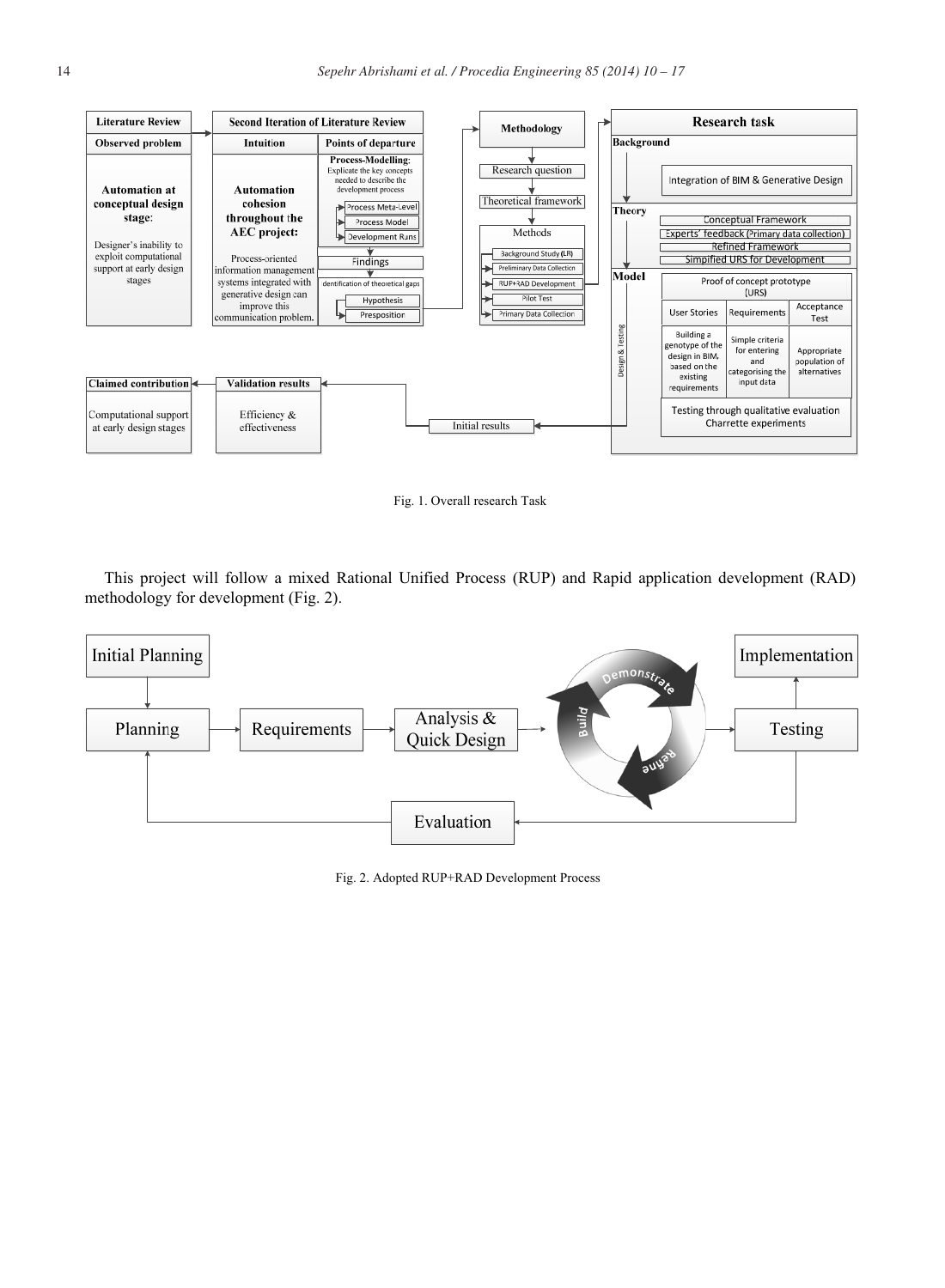#### 6. Demonstration

The research adopts Janssen's evolutionary design approach [19], comprising design method and software system. As it is shown in G-BIM framework (Fig. 3), the proposed method is described in three phases; coding, generation, and modification. Coding phase is formed by routines and data-files. At the routine coding stage a generative process is defined with the capability of metamorphosing a genotype into a phenotype (like generating a 3D model of a design). At the data-file coding stage design context and constraints are specified. The generation system uses the Industry Foundation Classes (IFC) for representation of the generated designs. Using IFC model, make the representation of the information-data associated with the model available for using in advance analysis and simulation features of BIM application. Using the G-BIM, an existing BIM application (Autodesk Revit) is used at the modification phase. As the generation system is integrated with Revit, designer(s) can make use of its advanced modelling and analysis features. The generative evolutionary design assists designers through the early design stages, while the BIM parametric capabilities provide a direct relation to physical production process (construction). The presented example illustrates how G-BIM supports and enhances conceptual design through a flexible exploration of design solutions using a fully automated BIM system. The generated models interact with the BIM parameters and information data.



Fig. 3. G-BIM framework

The system will be developed using a programming language embedded in Revit, allowing the generative process to make direct use of Revit modelling functions. Moreover, the Revit will also be used for visualisation, with all feedback from the evolutionary process being displayed in the system interface. There are evolutionary systems developed [20] using AutoCAD and Sun's systems [21] integrated with MicroStation. G-BIM captures the information associated to the users' way of designing as well as design requirements, and simplifies the process of mapping this information by using Visual Dataflow Modelling (VDM). Moreover, it supports designers' interactions throughout the different design phases. Also there has been several attempts to make a link between generative and parametric tools and BIM tools like Geometry Gym, to enable exchange of generative tool models primarily using neutral BIM standards like SDNF, CIS/2, and IFC2x3 [22]; but due to limitations of generative tools in providing accurate information models, these solutions often fail to provide an overall enhanced solution (to some extent); whereas, it is intended that the proposed system will enhance BIM applications for both generating and visualising forms. Thus, the evolutionary system will be developed and fully integrated in the BIM environment (Figure 4).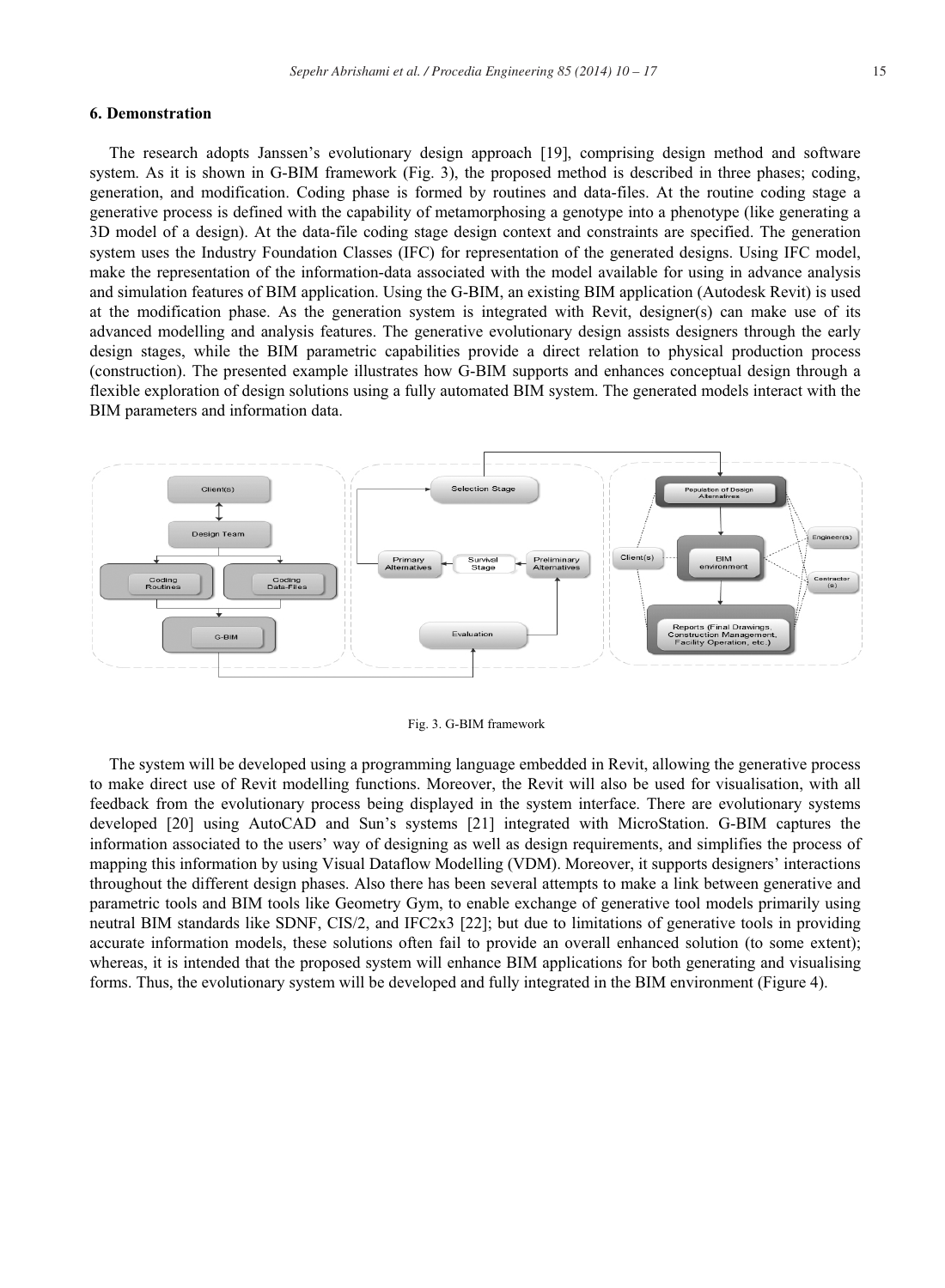

Fig. 4. Conceptual Tool Interface

#### 7. Conclusion

The paper presented a valuable set of rubrics for discussion in order to support automation in conceptual design stage. The paper presented a single, flexible, and dynamic 3D environment conceptual prototype which covers a wide range of architectural design requirements through the design process. G-BIM was developed based upon previous research, including Abrishami et al. conceptual framework [6], and Abrishami et. al. [7] questionnaire survey. G-BIM has the potential to enable automation at the conceptual design stage, by analysing a large number of possible design solutions. Moreover, G-BIM is capable of filling the gap in the current AEC projects, and meets the required automation level throughout the design and construction by its innovative integrated approach.

Not only does the proposed system bridge the gap in existing BIM processes, but it also attempts to provide a meaningful roadmap for further exploratory studies of this nature – especially cognisant of the ever-increasing levels of project complexity and interconnected detailed design information. The developed framework and conceptual tool will be used to develop a final prototype which actively engages generative design methods into a single dynamic BIM environment. This study contributes to extant knowledge in this area by providing a 'stepping stone' for digital integration of all stages of an AEC project, especially concerning the implementation of BIM Level 3 (Cloud).